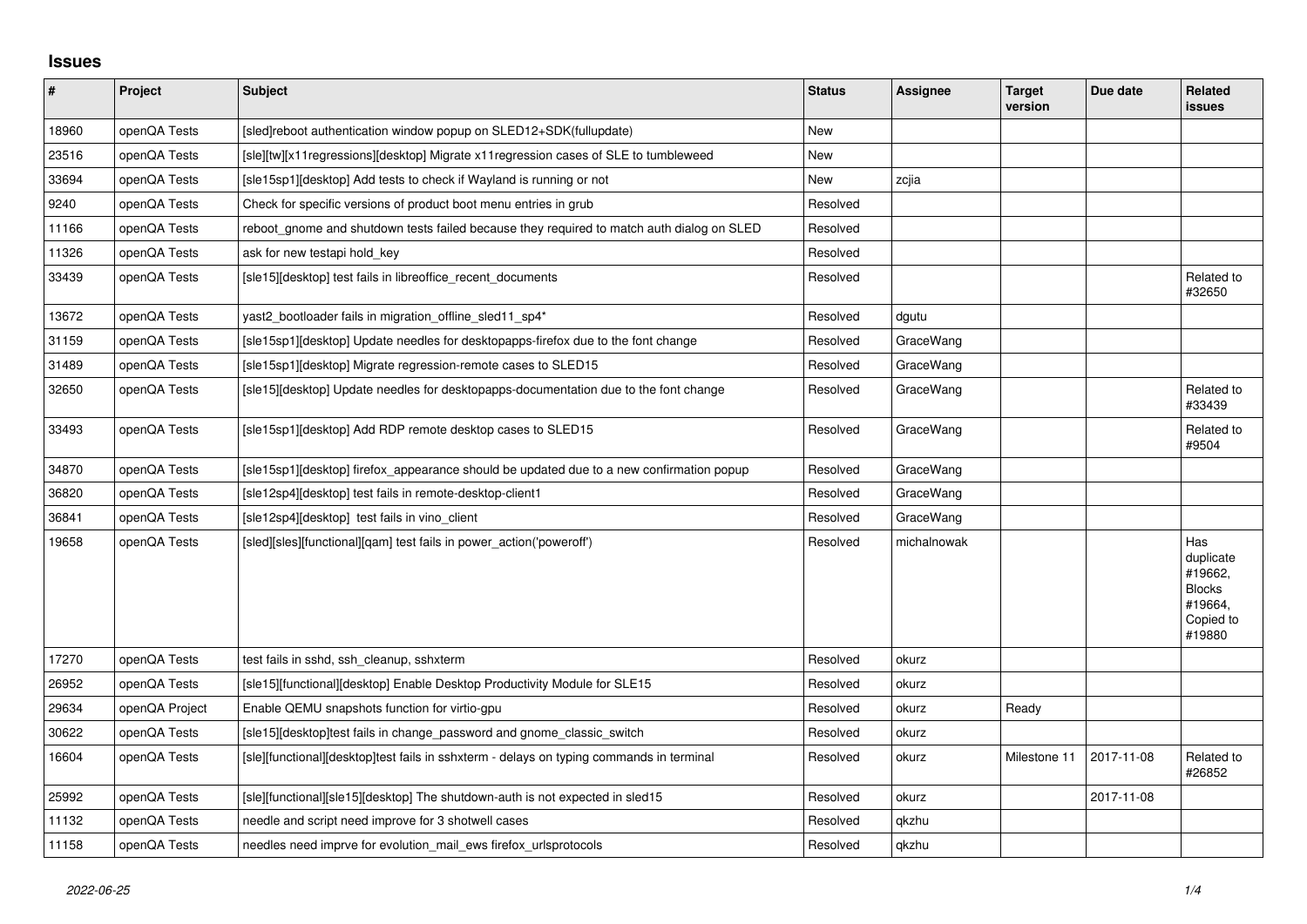| $\pmb{\#}$ | Project      | Subject                                                                                                                    | <b>Status</b> | Assignee | <b>Target</b><br>version | Due date | Related<br><b>issues</b>                                               |
|------------|--------------|----------------------------------------------------------------------------------------------------------------------------|---------------|----------|--------------------------|----------|------------------------------------------------------------------------|
| 11168      | openQA Tests | sled textmode test loads yast2_nfs_server                                                                                  | Resolved      | qkzhu    |                          |          |                                                                        |
| 12996      | openQA Tests | Needles need update for two pidgin cases in x11 regression message                                                         | Resolved      | qkzhu    |                          |          |                                                                        |
| 13006      | openQA Tests | Needles need update for 7 gnote cases and 2 evince cases in x11 regression_documentation                                   | Resolved      | qkzhu    |                          |          |                                                                        |
| 11324      | openQA Tests | script or needles need improve for yast2_snapper - migration_offline_sled12sp1_sdk                                         | Resolved      | qkzhu    |                          |          |                                                                        |
| 13118      | openQA Tests | SLED "regression": all evolution tests are broken                                                                          | Resolved      | qkzhu    |                          |          |                                                                        |
| 13120      | openQA Tests | SLED "regression": a lot of libreoffice tests are broken                                                                   | Resolved      | qkzhu    |                          |          |                                                                        |
| 13642      | openQA Tests | libreoffice recent documents need improvement                                                                              | Resolved      | qkzhu    |                          |          |                                                                        |
| 13946      | openQA Tests | firefox_emaillink needs update for SLED12SP2                                                                               | Resolved      | qkzhu    |                          |          |                                                                        |
| 14858      | openQA Tests | shortcut of libreoffice_pyuno_bridge has changed                                                                           | Resolved      | qkzhu    |                          |          |                                                                        |
| 15506      | openQA Tests | firefox_pagesaving needs update                                                                                            | Resolved      | qkzhu    |                          |          |                                                                        |
| 15508      | openQA Tests | firefox_emaillink needs update                                                                                             | Resolved      | qkzhu    |                          |          |                                                                        |
| 16638      | openQA Tests | [sles][sled][functional][migration] test fails in wireshark                                                                | Resolved      | qkzhu    |                          |          | Has<br>duplicate<br>#18260                                             |
| 17894      | openQA Tests | Add testsuits for migration offline sled12sp2*                                                                             | Resolved      | qkzhu    |                          |          |                                                                        |
| 18410      | openQA Tests | [qam][x11 regressions] Close libreoffice test file timely                                                                  | Resolved      | qkzhu    |                          |          |                                                                        |
| 18626      | openQA Tests | [sled][x11 regressions] test fails in empathy_irc                                                                          | Resolved      | qkzhu    |                          |          |                                                                        |
| 23840      | openQA Tests | [sle][qam][x11regressions] qam-regression-documentation can't be started due to a void test_flags in<br>gnote_first_run.pm | Resolved      | qkzhu    |                          |          |                                                                        |
| 27062      | openQA Tests | [sle][functional][sle15][desktop] Add new QEMUVGA types for Wayland testing                                                | Resolved      | qkzhu    |                          |          | Related to<br>#15496,<br>Related to<br>#21786.<br>Related to<br>#53339 |
| 27166      | openQA Tests | [sle15][desktop] Migrate regression-gnome cases to SLED15                                                                  | Resolved      | qkzhu    |                          |          |                                                                        |
| 27229      | openQA Tests | [sle15][desktop] Migrate regression-other cases to SLED15                                                                  | Resolved      | qkzhu    |                          |          |                                                                        |
| 28240      | openQA Tests | [sle15][desktop] workaround: switch SLE-Classic to GNOME Shell before fate#324384 is done                                  | Resolved      | qkzhu    |                          |          |                                                                        |
| 28597      | openQA Tests | [sle15][desktop] A redundant send_key 'ret' in sled15_workarounds                                                          | Resolved      | qkzhu    |                          |          |                                                                        |
| 29862      | openQA Tests | Update the test file of tracker by command                                                                                 | Resolved      | qkzhu    |                          |          |                                                                        |
| 30156      | openQA Tests | [sle15][desktop]test fails in nautilus_permission                                                                          | Resolved      | qkzhu    |                          |          |                                                                        |
| 30661      | openQA Tests | [sle15][desktop] Migrate regression-firefox cases to SLED15                                                                | Resolved      | qkzhu    |                          |          |                                                                        |
| 31048      | openQA Tests | [sle15][desktop] test fails in firefox_smoke due to performance issue                                                      | Resolved      | qkzhu    |                          |          |                                                                        |
| 33349      | openQA Tests | [sle15][desktop] split testsuite desktopapps-firefox into two testsuites                                                   | Resolved      | qkzhu    |                          |          |                                                                        |
| 33484      | openQA Tests | [desktop]handle_login should be updated for the scenario of first login                                                    | Resolved      | qkzhu    |                          |          |                                                                        |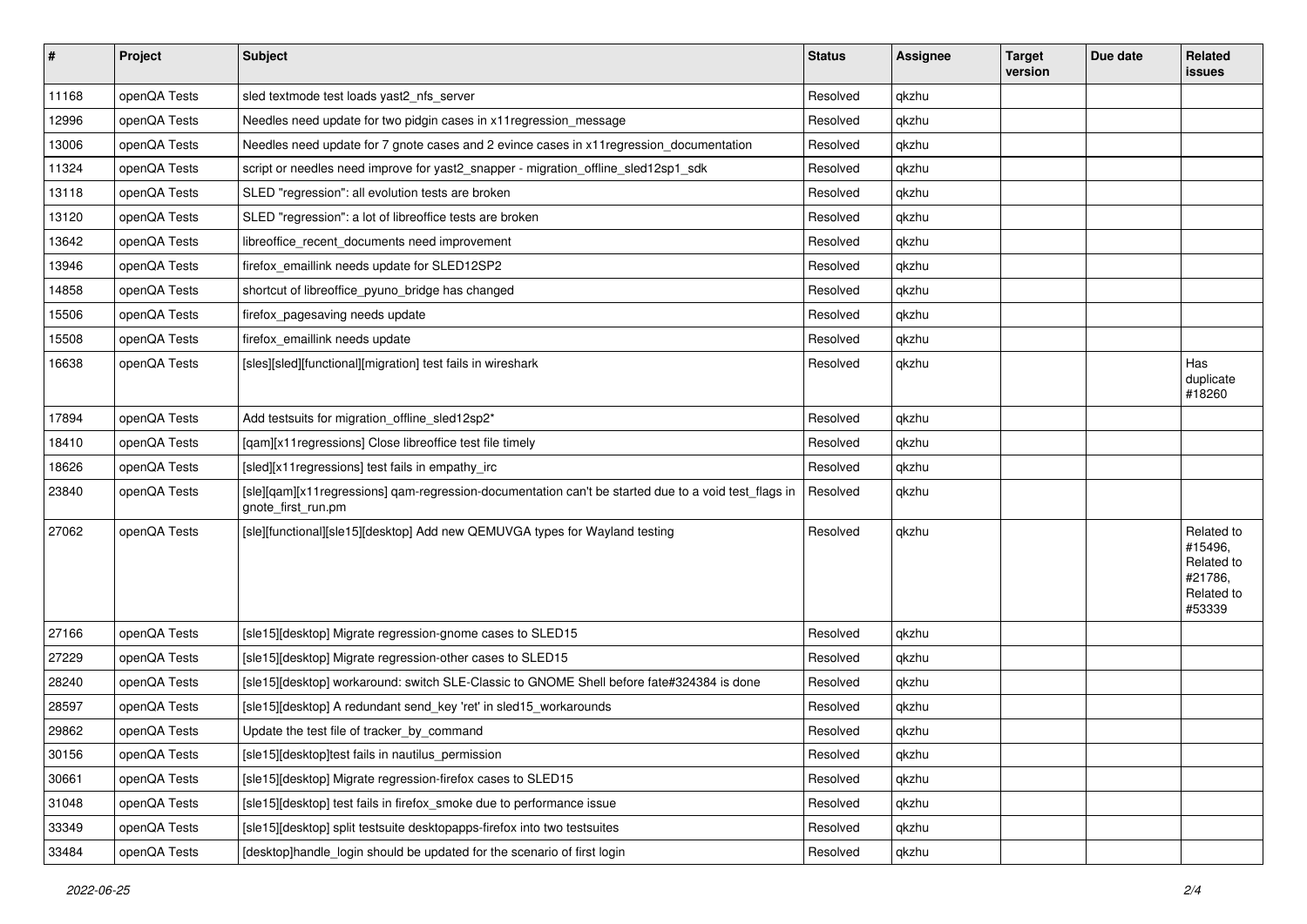| $\vert$ # | Project      | <b>Subject</b>                                                                                                        | <b>Status</b> | Assignee   | <b>Target</b><br>version | Due date | Related<br><b>issues</b>                           |
|-----------|--------------|-----------------------------------------------------------------------------------------------------------------------|---------------|------------|--------------------------|----------|----------------------------------------------------|
| 34231     | openQA Tests | [sle][functional][desktop] Add a create hdd * testsuite for SLES+WE                                                   | Resolved      | gkzhu      |                          |          |                                                    |
| 34612     | openQA Tests | [sle15][desktop] Rename all wayland related testsuites                                                                | Resolved      | qkzhu      |                          |          |                                                    |
| 34615     | openQA Tests | [sle15][desktop] Migrate all wayland testsuites to SLES+WE by<br>START_AFTER_TEST=create_hdd_gnome+we                 | Resolved      | qkzhu      |                          |          |                                                    |
| 35197     | openQA Tests | [sle][functional] test fails in scc registration sub register addons                                                  | Resolved      | qkzhu      |                          |          |                                                    |
| 36433     | openQA Tests | [sle12sp4][desktop] remote desktop test of SLED12SP4 fails in login                                                   | Resolved      | qkzhu      |                          |          |                                                    |
| 18344     | openQA Tests | [sled][functional] test fails in remote vnc controller sled boot to desktop                                           | Resolved      | RBrownSUSE |                          |          |                                                    |
| 27502     | openQA Tests | Upgrade x86_64 workers to QEMU 2.9.* or later for Wayland testing of SLED15                                           | Resolved      | szarate    |                          |          | Related to<br>#21786.<br>Blocked by<br>#25688      |
| 15374     | openQA Tests | subroutine java testing of firefox java.pm should be updated                                                          | Resolved      | vsvecova   |                          |          | Has<br>duplicate<br>#17292                         |
| 34867     | openQA Tests | [sle15sp1][desktop] Migrate login_test, change_password to SLES15+WE                                                  | Resolved      | zcjia      |                          |          |                                                    |
| 36397     | openQA Tests | [sle][functional][u] zypper_info failed in SLED12SP4                                                                  | Resolved      | zcjia      | Milestone 19             |          |                                                    |
| 36436     | openQA Tests | [sle12sp4][desktop] Drop yast2_nfs_server, http_srv, dns_srv, postgresql_server, shibboleth,<br>apache_* in SLED12SP4 | Resolved      | zcjia      |                          |          |                                                    |
| 23780     | openQA Tests | [tw][desktop] Migrate regression-documentation cases of SLE to Tumbleweed                                             | Resolved      | zgao       |                          |          | Related to<br>#40082                               |
| 14508     | openQA Tests | ImageMagick.pm should clean it's testing files after the test                                                         | Closed        |            |                          |          |                                                    |
| 19660     | openQA Tests | [sled] Networkmanager_controlled popup is too late in yast2_lan                                                       | Closed        |            |                          |          |                                                    |
| 25266     | openQA Tests | BUILD_WE is missing for we testsuite                                                                                  | Closed        |            |                          |          |                                                    |
| 30625     | openQA Tests | [sle15][desktop]test fails in boot to desktop                                                                         | Closed        |            |                          |          |                                                    |
| 13116     | openQA Tests | SLED "regression": two empathy tests are broken                                                                       | Closed        | qkzhu      |                          |          |                                                    |
| 13944     | openQA Tests | gnome_classic_switch needs update                                                                                     | Closed        | qkzhu      |                          |          |                                                    |
| 13968     | openQA Tests | change password <i>Ifails</i> at the passwd changing step                                                             | Closed        | qkzhu      |                          |          |                                                    |
| 13970     | openQA Tests | application_starts_on_login needles are not accurate                                                                  | Closed        | qkzhu      |                          |          |                                                    |
| 15462     | openQA Tests | we should workaround for bsc#1013208 in consoletest_setup textmode+proxy_SCC@uefi                                     | Closed        | qkzhu      |                          |          |                                                    |
| 23518     | openQA Tests | [sle][tw][x11regressions] Add testsuit of regression-installation to tumbleweed                                       | Closed        | qkzhu      |                          |          |                                                    |
| 14506     | openQA Tests | ImageMagick.pm should clean it's testing files after the test                                                         | Rejected      |            |                          |          |                                                    |
| 18258     | openQA Tests | [sled][x11 regressions]test fails in empathy_aim                                                                      | Rejected      |            |                          |          |                                                    |
| 19986     | openQA Tests | [sled] checksum failed when publishing cryptlym hdd images                                                            | Rejected      |            |                          |          | Related to<br>#19824, Is<br>duplicate of<br>#16430 |